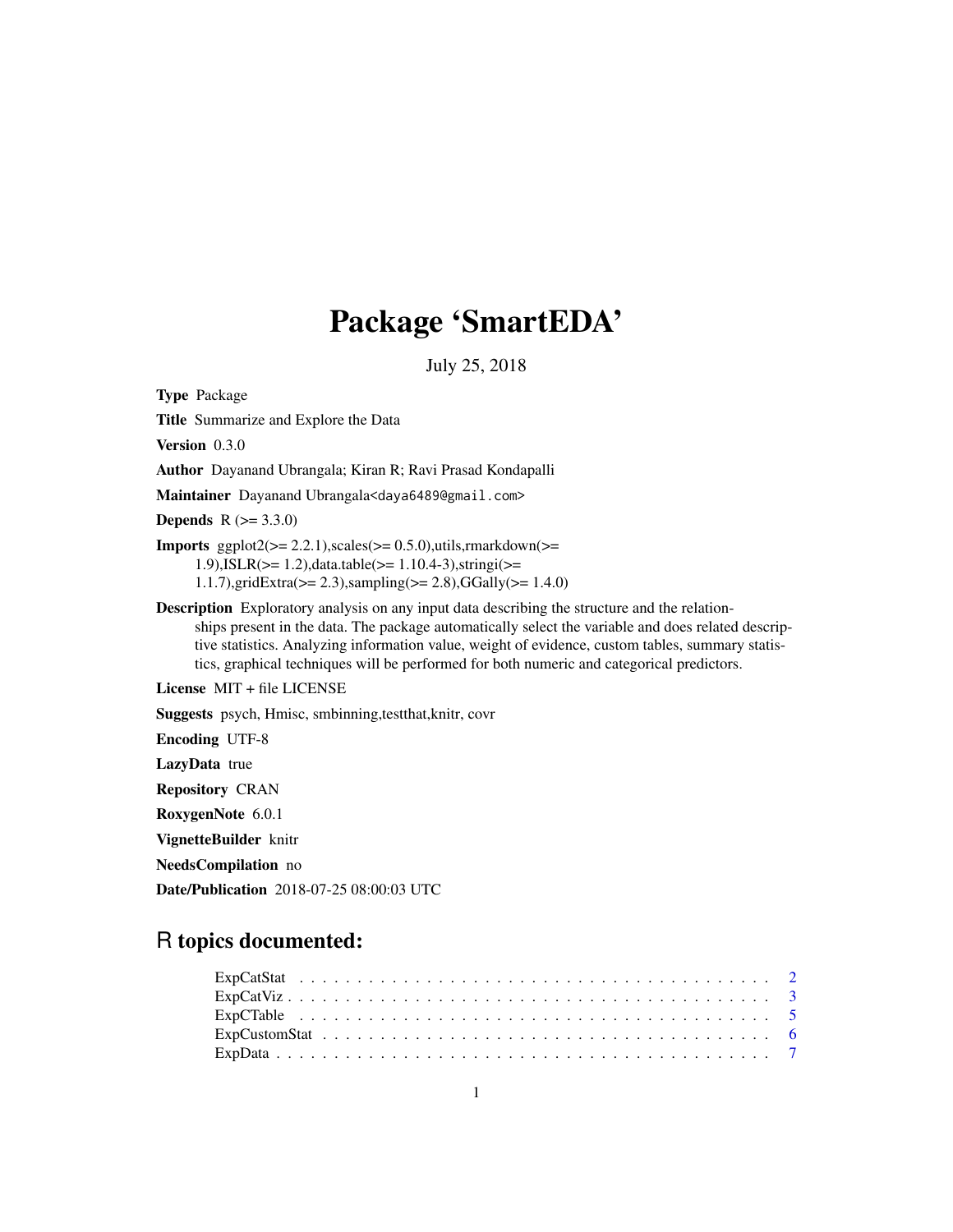# <span id="page-1-0"></span>2 ExpCatStat

| Index | 19 |  |
|-------|----|--|

| ExpCatStat | Function provides summary statistics for all character or categorical |
|------------|-----------------------------------------------------------------------|
|            | columns in the dataframe                                              |

# Description

This function combines results from weight of evidence, information value and summary statistics.

# Usage

```
ExpCatStat(data,Target=NULL,Label=NULL,result=c("Stat","IV"),clim=10,nlim=10,Pclass=NULL)
```
# Arguments

| data   | dataframe or matrix                                                                                                                                   |
|--------|-------------------------------------------------------------------------------------------------------------------------------------------------------|
| Target | target variable                                                                                                                                       |
| Label  | target variable label (not mandatory)                                                                                                                 |
| result | "Stat" - summary statistics, "IV" - information value                                                                                                 |
| clim   | maximum unique levles for categorical variable. Variables will be dropped if<br>unique levels is higher than clim for class factor/character variable |
| nlim   | maximum unique values for numeric variable.                                                                                                           |
| Pclass | reference category of target variable                                                                                                                 |

# Details

Criteria used for categorical variable predictive power classification are

If information value is  $< 0.03$  then predictive power = "Not Predictive"

If information value is 0.3 to 0.1 then predictive power = "Somewhat Predictive"

If information value is 0.1 to 0.3 then predictive power = "Meidum Predictive"

If information value is >0.3 then predictive power = "Highly Predictive"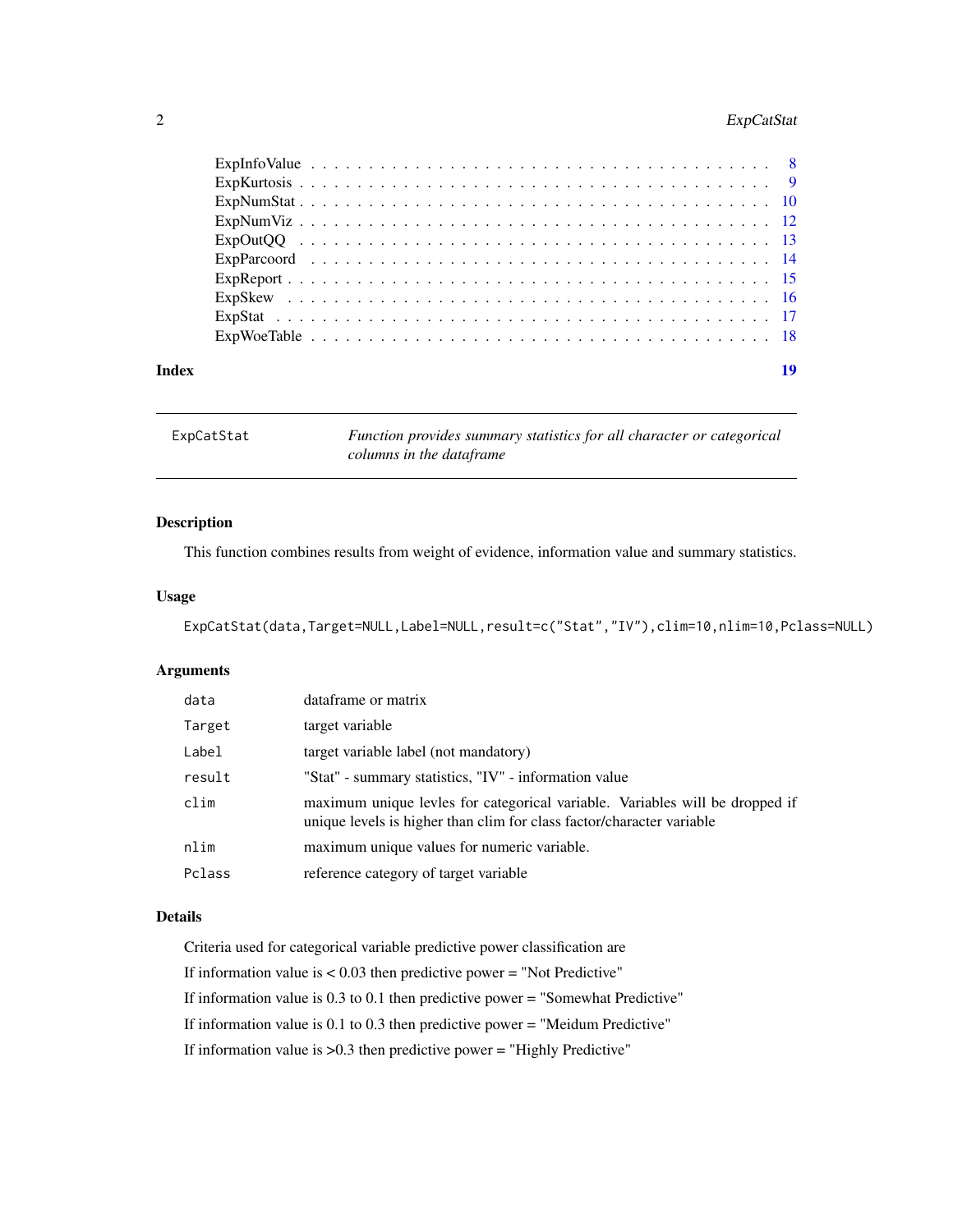#### <span id="page-2-0"></span>ExpCatViz 3

#### Value

This function provides summary statistics for categorical variable

Stat-Summary statistics includes Chi square test scores, p value, Information values, Cramers V and Degree if association

IV- Weight of evidence and Information values

Columns description:

- Variable variable name
- Target Target variable label
- class name of bin (variable value otherwise)
- out0 number of good observations
- out1 number of bad observations
- Total Total values for each category
- pct1 good observations / total good observations
- pct0 bad observations / total bad observations
- odds pct1/pct0
- woe Weight of Evidence calculated as ln(odds)
- iv Information Value  $ln(odds) * (pet0 pet1)$

### Author(s)

dubrangala

# Examples

```
# Example 1
## Read mtcars data
# Target variable "am" - Transmission (0 = automatic, 1 = manual)
# Summary statistics
ExpCatStat(mtcars,Target="am",Label="Transmission",result = "Stat",clim=10,nlim=5,Pclass=1)
# Inforamtion value for categorical Independent variables
ExpCatStat(mtcars,Target="am",Label="Transmission",result = "IV",clim=10,nlim=5,Pclass=1)
```

```
ExpCatViz Distributions of categorical variables
```
# Description

This function automatically scans through each variable and creates bar plot for categorical variable.

### Usage

```
ExpCatViz(data,gp=NULL,fname=NULL,clim=10,col=NULL,
margin=1,Page=NULL,Flip=F,sample=NULL,rdata=FALSE,value=NULL)
```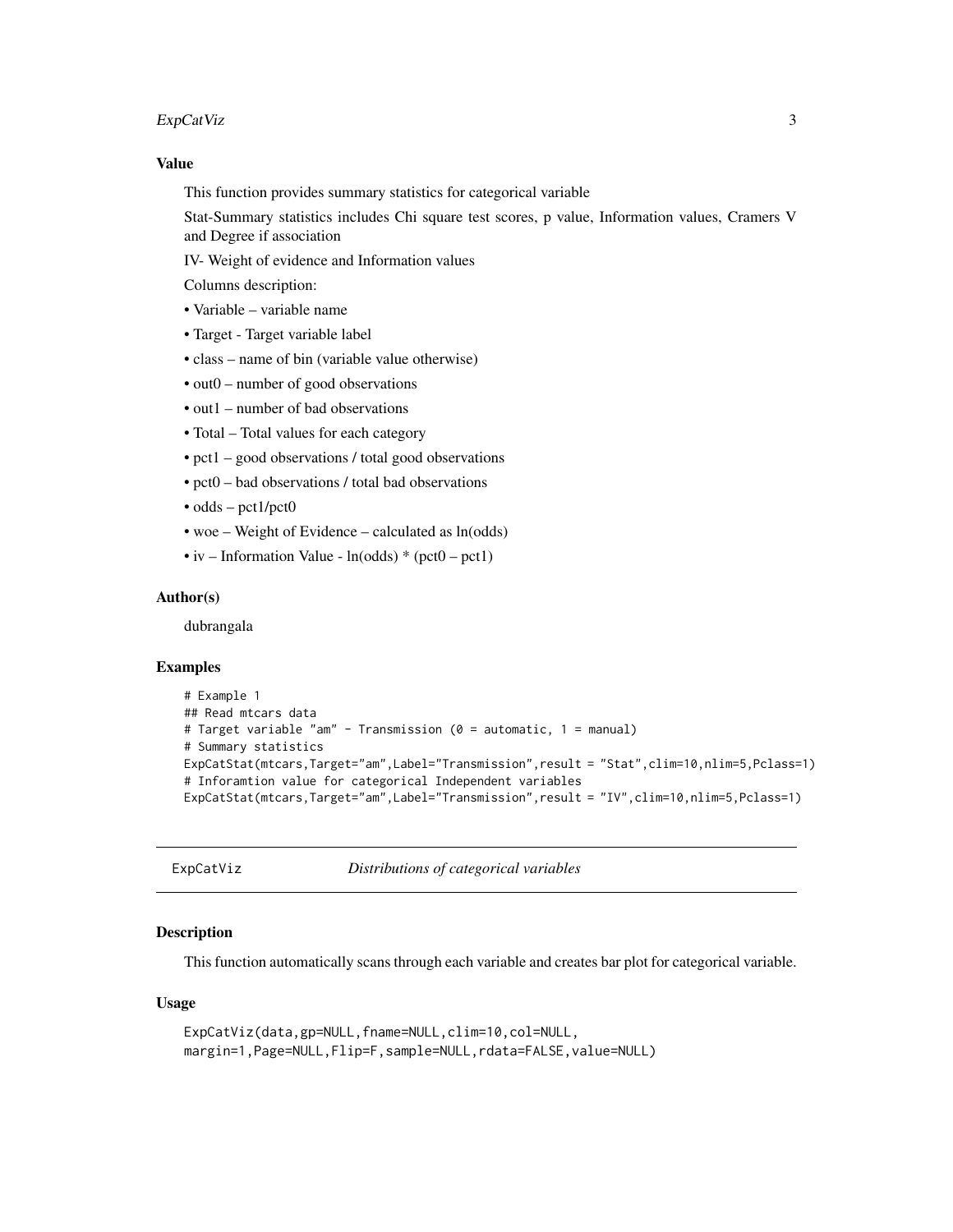# <span id="page-3-0"></span>Arguments

| data   | dataframe or matrix                                                                    |
|--------|----------------------------------------------------------------------------------------|
| gp     | target variable. This is not a mandatory field.                                        |
| fname  | output file name. Output will be generated in PDF format                               |
| clim   | maximum categories to be considered to include in bar graphs.                          |
| col    | define the colors to fill the bars, default it will take sample colours.               |
| margin | index, 1 for row based proportions and 2 for column based proportions                  |
| Page   | output pattern. if Page= $c(3,2)$ , It will generate 6 plots with 3 rows and 2 columns |
| Flip   | default vertical bars. It will be used to flip the axis vertical to horizontal         |
| sample | random selection of categorical variable                                               |
| rdata  | to plot bar graph for frequency/aggregated table                                       |
| value  | value coloumn name. This is mandatory if 'rdata' is TRUE                               |

#### Value

This function returns collated graphs in grid format in PDF or JPEG format. All the files will be stored in the working directory

Bar graph - for raw data(this function will dynamically pick all the categorical variable and plot the bar chart)

Bar graph - aggregated data

Stacked Bar graph by target variable

#### See Also

[geom\\_bar](#page-0-0)

```
ExpCatViz(data=mtcars,gp=NULL,fname=file.path(tempdir(),"Cat_1"),clim=10,margin=1,Page = c(2,2))
## Generate Bar graph for all the descrete data with column based proportions - random colors
set.seed(1234)
ExpCatViz(data=mtcars,gp="gear",fname=file.path(tempdir(),"Cat_2"),clim=10,margin=2,Page = c(2,2))
## Bar graph for specified variable
mtdata <- mtcars
mtdata$carname <- rownames(mtcars)
ExpCatViz(data=mtdata,gp="carname",col="blue",rdata=TRUE,value="mpg")
```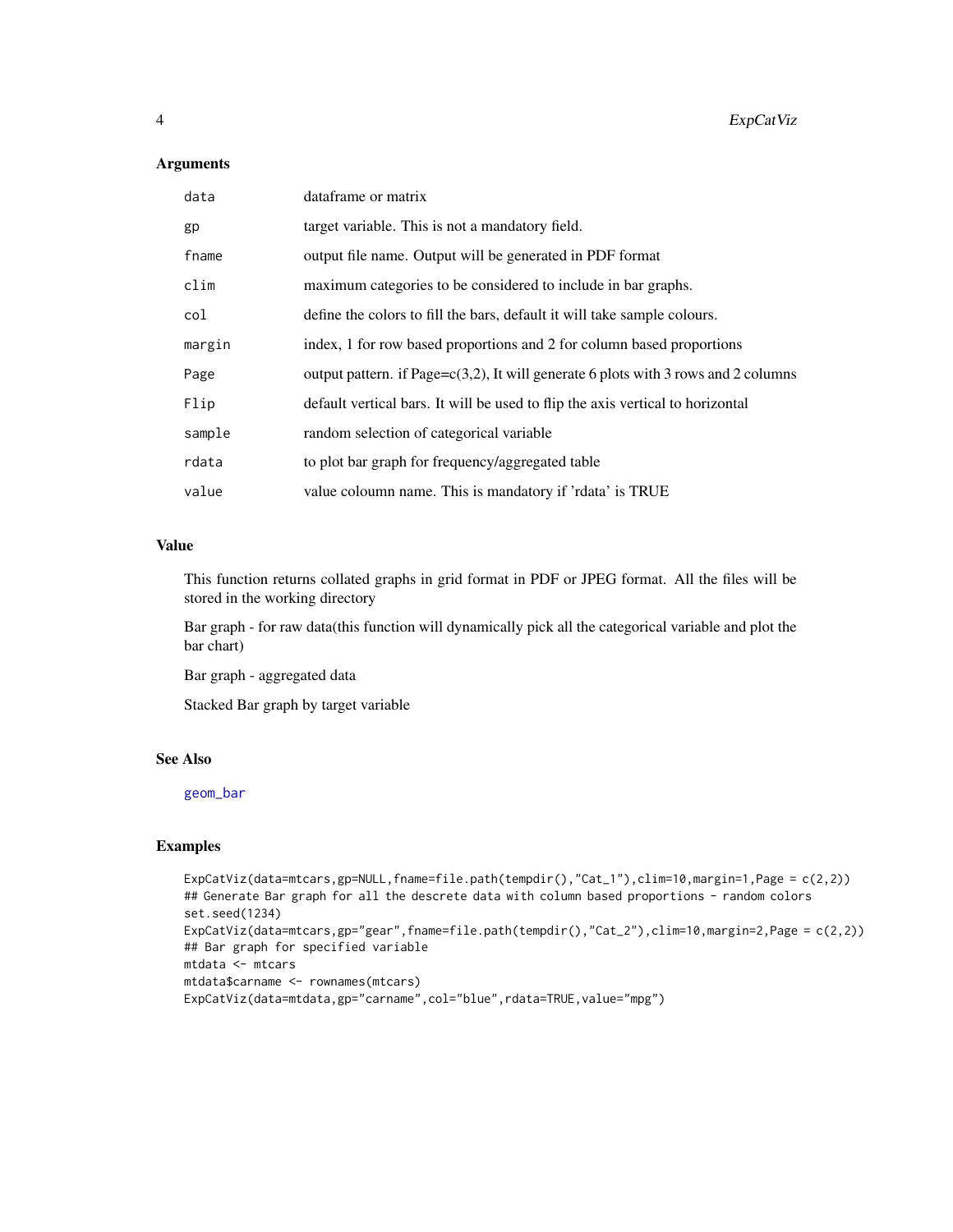<span id="page-4-0"></span>

this function will automatically select categorical variables and generate frequency or cross tables based on the user inputs. Output includes counts, percentages, row total and column total.

# Usage

ExpCTable(data,Target=NULL,margin=1,clim=10,nlim=NULL,round=2,bin=NULL,per=FALSE)

# Arguments

| data   | dataframe or matrix                                                                                                                                                                               |
|--------|---------------------------------------------------------------------------------------------------------------------------------------------------------------------------------------------------|
| Target | target variable (dependent variable) if any. Default NULL                                                                                                                                         |
| margin | margin of index, 1 for row based proportions and 2 for column based proportions                                                                                                                   |
| clim   | maximum categories to be considered for frequency/custom table. Variables<br>will be dropped if unique levels are higher than 'clim' for class factor/character<br>variable. Default value is 10. |
| nlim   | numeric variable unique limits. Default 'n lim' values is 3, table excludes the<br>numeric variables which is having greater than 'nlim' unique values                                            |
| round  | round off                                                                                                                                                                                         |
| bin    | number of cuts for continuous target variable                                                                                                                                                     |
| per    | percentage values. Default table will give counts.                                                                                                                                                |

# Details

this function provides both frequency and custom tables for all categorical features. And ouput will be generated in data frame

# Value

Frequency tables, Cross tables

Columns description for frequency tables:

- Variable Variable name
- Valid Variable values
- Frequency Frequency
- Percent Relative frequency
- CumPercent Cumulative sum of relative frequency

Columns description for custom tables:

• Variable – Variable name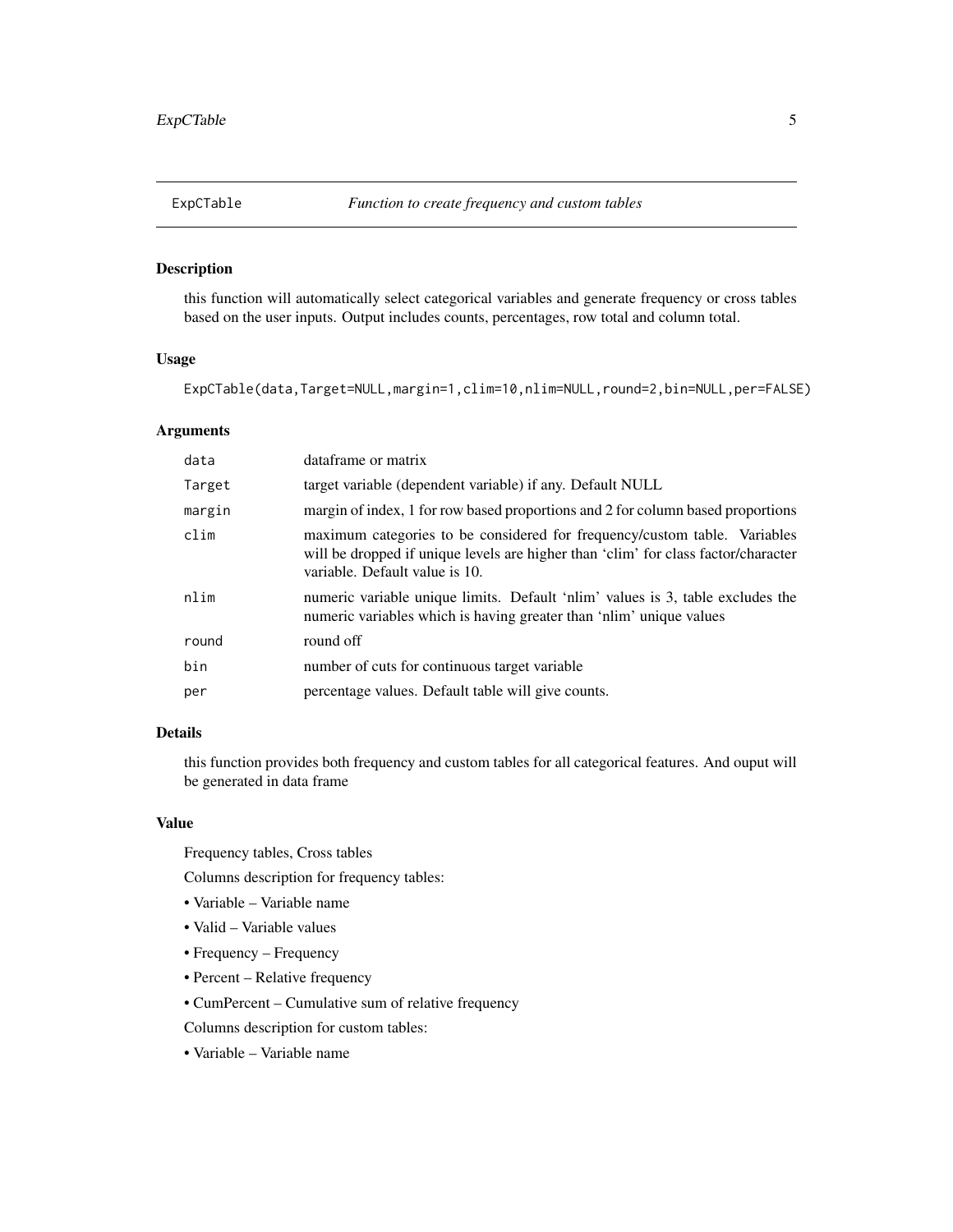- Category Variable values
- Count Number of counts
- Per Percentages
- Total Total count

# Examples

```
# Frequency table
ExpCTable(mtcars,Target=NULL,margin=1,clim=10,nlim=3,bin=NULL,per=FALSE)
# Crosstbale for Mtcars data
ExpCTable(mtcars,Target="gear",margin=1,clim=10,nlim=3,bin=NULL,per=FALSE)
```
ExpCustomStat *Customized summary statistics*

#### Description

Table of descriptive statistics. Output returns matrix object containing descriptive information on all input variables for each level or combination of levels in categorical/group variable. Also while running the analysis user can filter out the data by individual variable level or across data level.

# Usage

```
ExpCustomStat(data,Cvar=NULL,Nvar=NULL,stat=NULL,gpby=TRUE,filt=NULL,dcast=FALSE,
value=NULL)
```
#### Arguments

| data | dataframe or Matrix                                                                                                                                                                                                                                                                                                                                                                                                                                                                                                                                                                                                                                                                                                         |
|------|-----------------------------------------------------------------------------------------------------------------------------------------------------------------------------------------------------------------------------------------------------------------------------------------------------------------------------------------------------------------------------------------------------------------------------------------------------------------------------------------------------------------------------------------------------------------------------------------------------------------------------------------------------------------------------------------------------------------------------|
| Cvar | qualitative variables on which to stratify / subgroup or run categorical summaries                                                                                                                                                                                                                                                                                                                                                                                                                                                                                                                                                                                                                                          |
| Nvar | quantitative variables on which to run summary statistics for.                                                                                                                                                                                                                                                                                                                                                                                                                                                                                                                                                                                                                                                              |
| stat | descriptive statistics. Sepecify which summary statistics required (Included all<br>base stat functions like 'mean','medain','max','min','sum','IQR','sd','var',quantile<br>like P0.1, P0.2 etc'). Also added two more stat here are 'PS' - percentage of<br>shares and 'Prop' - column percentage                                                                                                                                                                                                                                                                                                                                                                                                                          |
| gpby | default value is True. Group level summary will be created based on list of<br>categorical variable. If summary required at each categorical variable level then<br>keep this option as FALSE                                                                                                                                                                                                                                                                                                                                                                                                                                                                                                                               |
| filt | filter out data while running the summary statistics. Filter can apply accross<br>data or individual variable level using filt option. If there are multiple filters,<br>seperate the conditions by using ' $\lambda$ '. Ex: Nvar = c("X1","X2","X3","X4"), let<br>say we need to exclude data $X1 > 900$ for X1 variable, $X2 = 10$ for X2 variable,<br>Gender != 'Male' for X3 variable and all data for X4 then filt should be, filt =<br>c("X1>900"^"X2==10"^"Gender!='Male'"^all) or c("X1>900"^"X2==10"^"Gender!='Male'"^<br><sup>^</sup> ). in case if you want to keep all data for some of the variable listed in Nvar,<br>then specify inside the filt like $\lambda$ all $\land$ or $\land \land$ (single space) |

<span id="page-5-0"></span>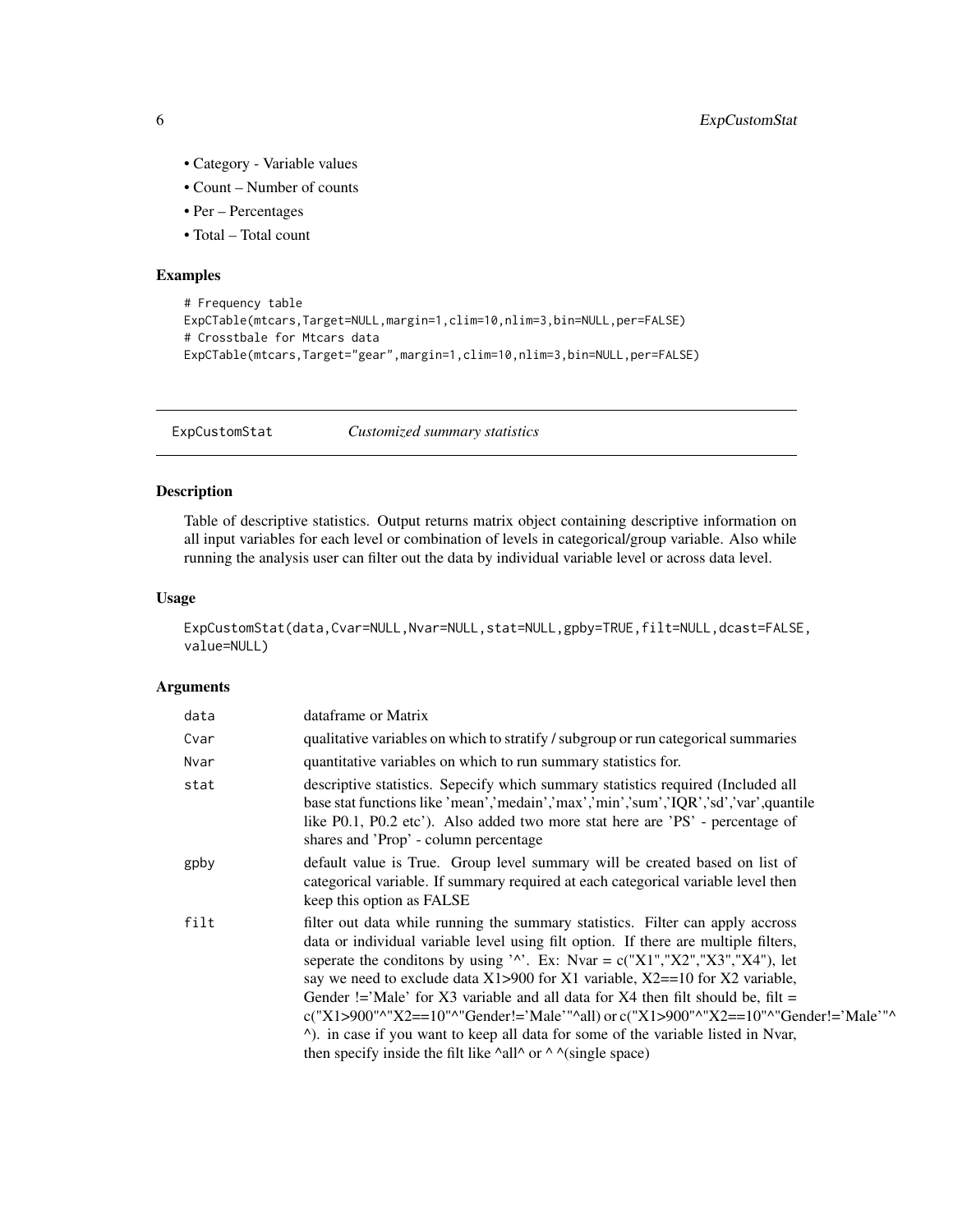#### <span id="page-6-0"></span>ExpData 7

| dcast | fast deast from data.table                                             |
|-------|------------------------------------------------------------------------|
| value | If deast is TRUE, pass the variable name which needs to come on column |

#### Details

Filter unique value from all the numeric variables

This will be usefull when we need to exclude some unique imputed or outliers values like '999' or '9999' or '-9' or '-1111', or '888' etc from each selected variables.

Eg:dat = data.frame(x = c(23,24,34,999,12,12,23,999,45), y = c(1,3,4,999,0,999,0,8,999,0)

Exclude 999:  $x = c(23, 24, 34, 12, 12, 23, 45)$   $y = c(1, 3, 4, 0, 0, 8, 0)$ 

The complete functionality of 'ExpCustomStat' function is detailed in vignette help page with example code.

# Value

summary statistics as dataframe. Usage of this function is detailed in user guide vignettes document.

# Examples

```
ExpCustomStat(mtcars,Cvar=c("vs","am","gear"),Nvar=c("disp","mpg"),
stat=c("Count","sum","PS"),gpby=TRUE,filt =NULL)
```

| xpData |  |
|--------|--|
|        |  |

Function to generate the overview of a data frame

# Description

This function used to produce summaries of data structure and overview of the data frame.

# Usage

ExpData(data,type=1)

# Arguments

| data | a data frame                                                    |
|------|-----------------------------------------------------------------|
| type | Type 1 is overview of the data; Type 2 is structure of the data |

# Details

This function provides overview and structure of the data frames.

IF Type=1,overeview of the data (column names are "Descriptions", "Obs")

If Type=2,structure of the data (column names are "S.no","Variable Name","Variable Type","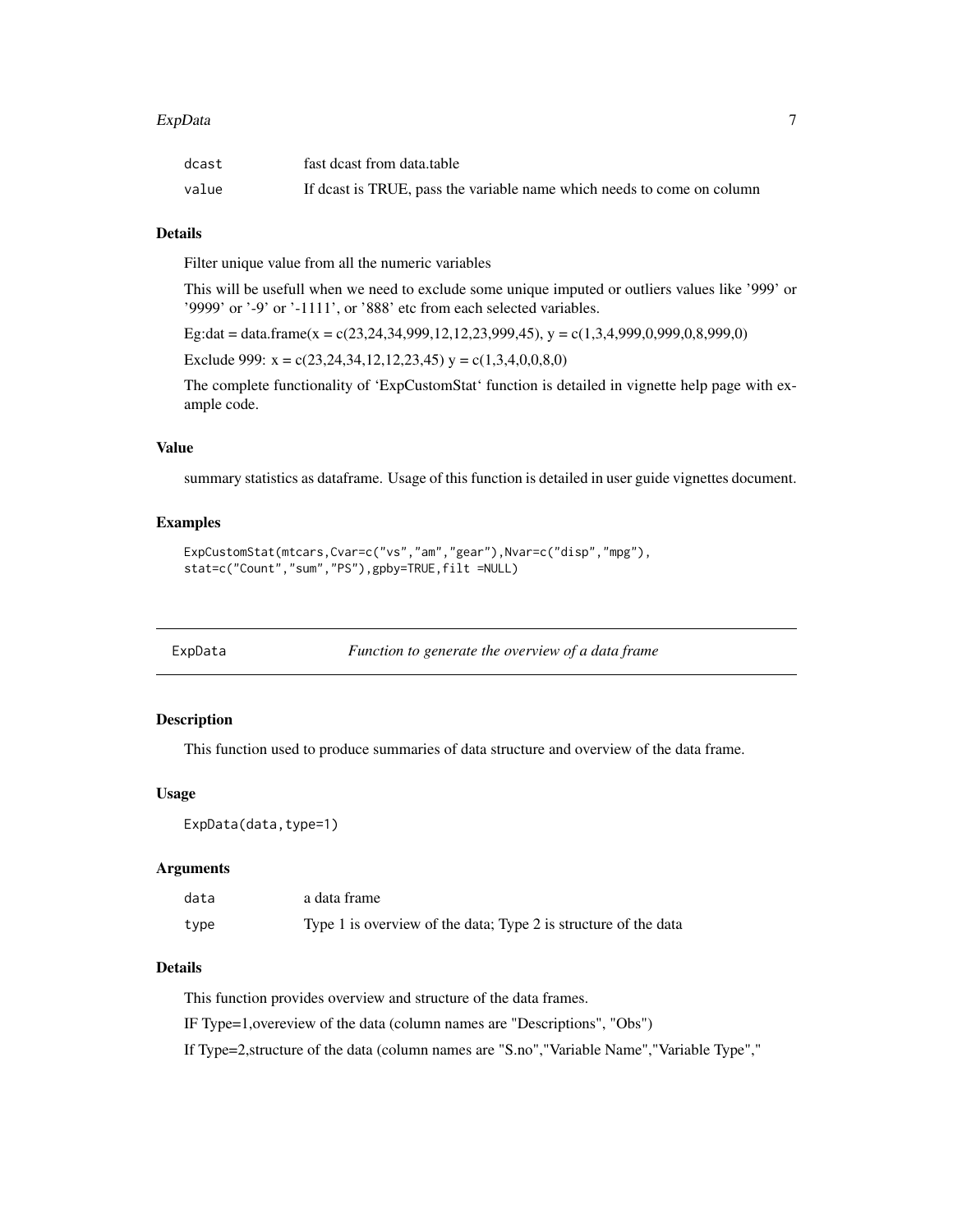#### Examples

```
# Overview of the data
ExpData(data=mtcars,type=1)
# Structure of the data
ExpData(data=mtcars,type=2)
```
ExpInfoValue *Information value*

#### Description

Provides information value for each categorical variable (X) against target variable (Y)

#### Usage

```
ExpInfoValue(X, Y, valueOfGood = NULL)
```
# Arguments

| X           | Independent categorical variable.                              |
|-------------|----------------------------------------------------------------|
|             | Binary response variable, it can take values of either 1 or 0. |
| valueOfGood | Value of Y that is used as reference category.                 |

#### Details

Information value is one of the most useful technique to select important variables in a predictive model. It helps to rank variables on the basis of their importance. The IV is calculated using the following formula

IV = (Percentage of Good event - Percentage of Bad event) \* WOE, where WOE is weight of evidence

WOE = log(Percentage of Good event - Percentage of Bad event)

Here is what the values of IV mean according to Siddiqi (2006)

If information value is < 0.03 then predictive power = "Not Predictive"

If information value is 0.03 to 0.1 then predictive power = "Somewhat Predictive"

If information value is 0.1 to 0.3 then predictive power = "Meidum Predictive"

If information value is  $>0.3$  then predictive power = "Highly Predictive"

#### Value

Information value (iv) and Predictive power class

information value

predictive class

<span id="page-7-0"></span>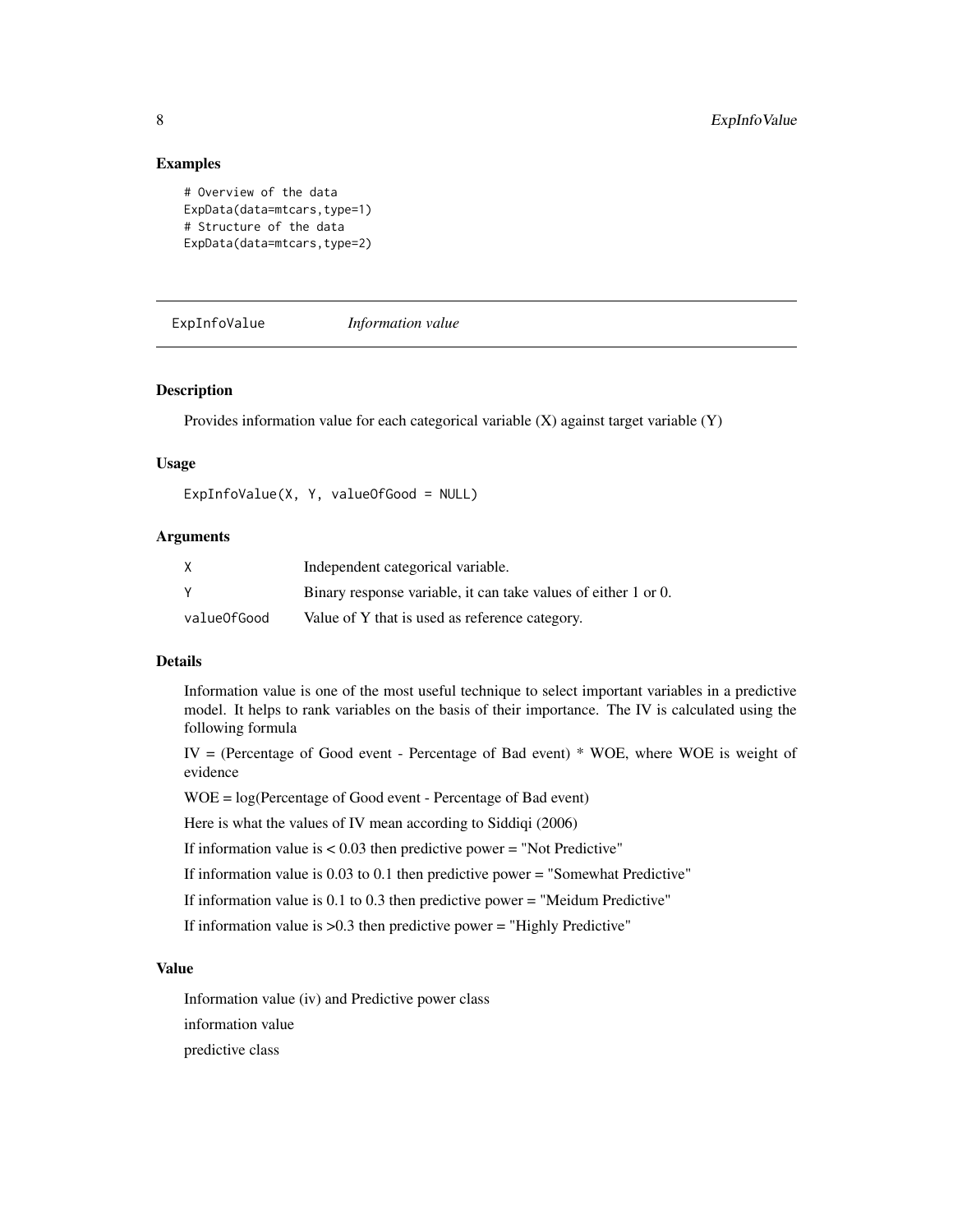# <span id="page-8-0"></span>ExpKurtosis 9

### See Also

[IV](#page-0-0)

# Examples

```
X = mtcars$gear
Y = mtcars$am
ExpInfoValue(X,Y,valueOfGood = 1)
```
ExpKurtosis *Measures of Shape - Kurtosis*

# Description

Measures of shape to give a detailed evaluation of data. Explains the amount and direction of skew. Kurotsis explains how tall and sharp the central peak is. Skewness has no units: but a number, like a z score

# Usage

ExpKurtosis(x,type)

# Arguments

|      | A numeric object or data.frame                                                             |
|------|--------------------------------------------------------------------------------------------|
| type | a character which specifies the method of computation. Options are "moment"<br>or "excess" |

#### Value

ExpKurtosis returns Kurtosis values

# Author(s)

dubrangala

```
ExpKurtosis(mtcars$hp,type="excess")
ExpKurtosis(mtcars$carb,type="moment")
ExpKurtosis(mtcars,type="excess")
```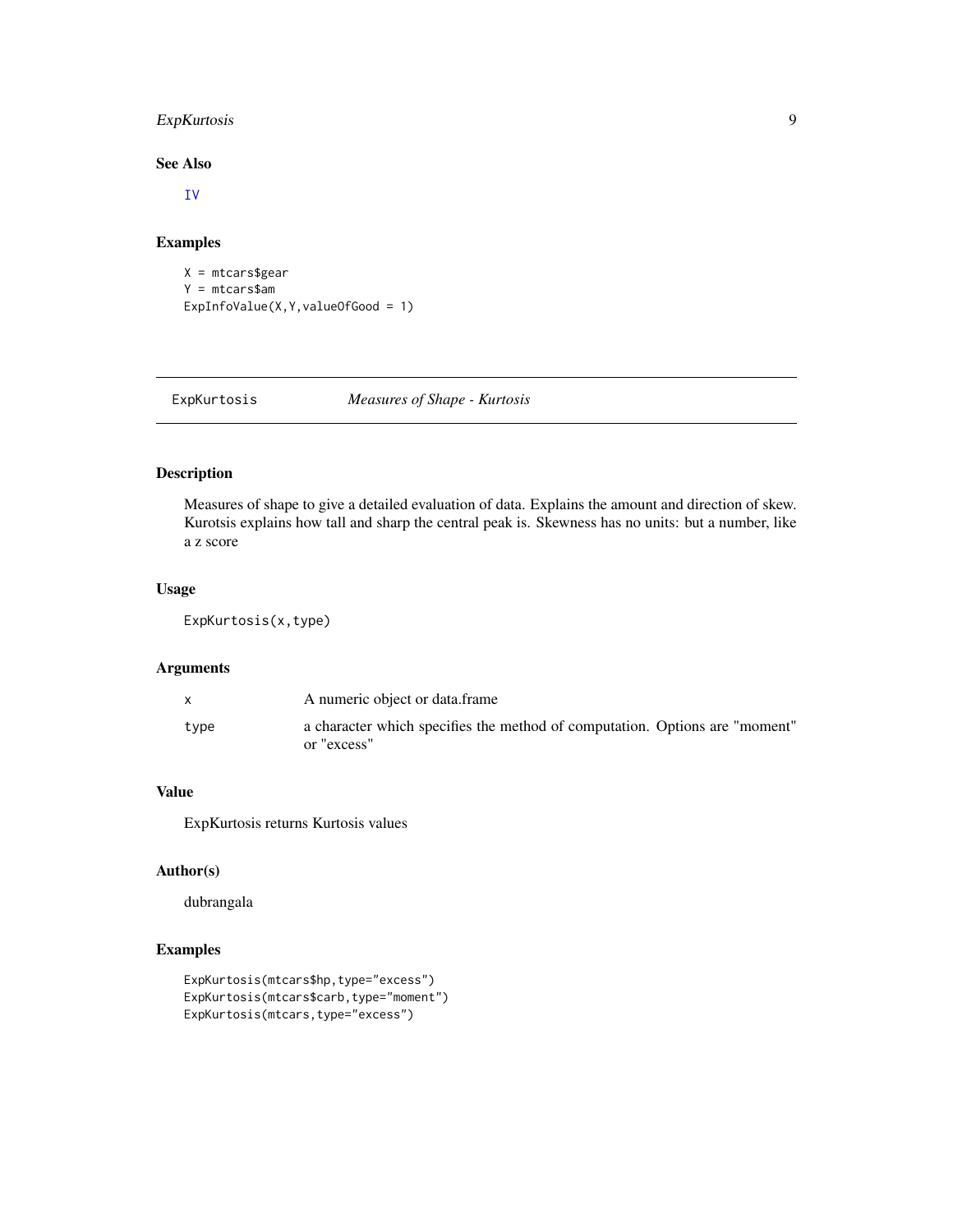Function provides summary statistics for all numerical variable. This function automatically scans through each variable and select only numeric/integer variables. Also if we know the target variable, function will generate relationship between target variable and each independent variable.

#### Usage

```
ExpNumStat(data,by=NULL,gp=NULL,Qnt=NULL,Nlim=10,MesofShape=2,
Outlier=FALSE,round=3,dcast=FALSE,val=NULL)
```
### Arguments

| data       | dataframe or matrix                                                                                                                                                     |
|------------|-------------------------------------------------------------------------------------------------------------------------------------------------------------------------|
| by         | group by A (summary statistics by All), G (summary statistics by group), GA<br>(summary statistics by group and Overall)                                                |
| gp         | target variable if any, default NULL                                                                                                                                    |
| Qnt        | default NULL. Specified quantiles $(c(.25,0.75))$ will find 25th and 75th per-<br>centiles]                                                                             |
| Nlim       | numeric variable limit (default value is 10 which means it will only consider<br>those variable having more than 10 unique values and variable type is numeric/integer) |
| MesofShape | Measures of shapes (Skewness and kurtosis).                                                                                                                             |
| Outlier    | Calculate the lower hinge, upper hinge and number of outliers                                                                                                           |
| round      | round off                                                                                                                                                               |
| dcast      | fast deast from data, table                                                                                                                                             |
| val        | Name of the column whose values will be filled to cast (see Detials sections for<br>list of column names)                                                               |

#### Details

Summary by – overall

Summary by – group (target variable)

Summary by – overall and group (target variable)

coloumn descriptions

- Vname Variable name
- Group Target variable
- TN Total sample (inculded NA observations)
- nNeg Total negative observations
- nZero Total zero observations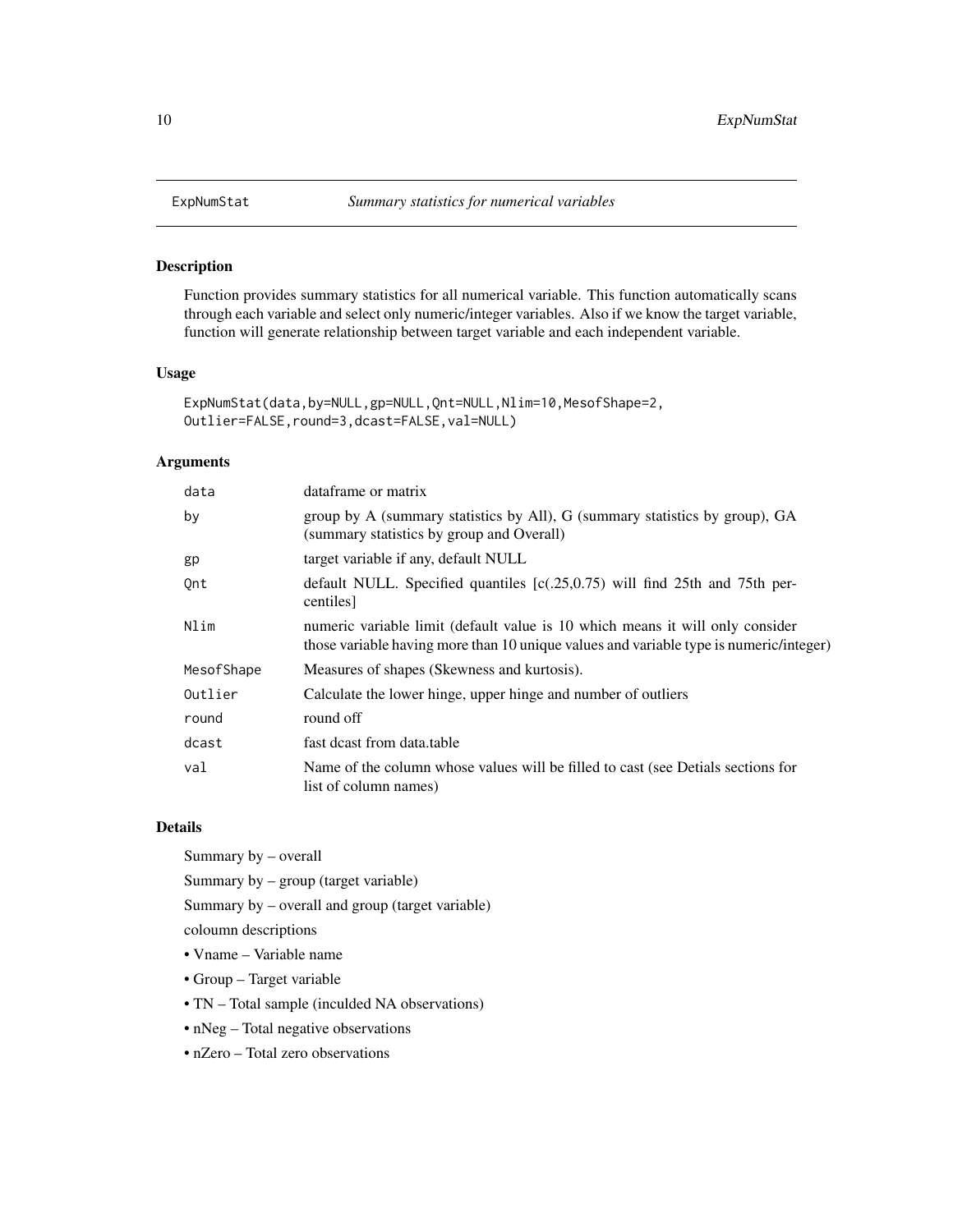# <span id="page-10-0"></span>ExpNumStat 11

- nPos Total positive observations
- NegInf Negative infinite count
- PosInf Positive infinite count
- NA\_value Not Applicable count
- Per\_of\_Missing Percentage of missings
- Min minimum value
- Max maximum value
- Mean average value
- Median median value
- SD Standard deviation
- CV coefficient of variations (SD/mean)\*100
- IQR Inter quartile range
- Qnt Specified quantiles
- MesofShape Skewness and Kurtosis
- Outlier Number of outliers
- Cor Correlation b/w target and independent variables

# Value

summary statistics for numeric independent variables

#### Author(s)

dubrangala

# See Also

[describe.by](#page-0-0)

```
## Descriptive summary of numeric variables - Summary by Target variables
ExpNumStat(mtcars,by="G",gp="gear",Qnt=c(0.1,0.2),MesofShape=2,
Outlier=TRUE,round=3)
## Descriptive summary of numeric variables - Summary by Overall
ExpNumStat(mtcars,by="A",gp="gear",Qnt=c(0.1,0.2),MesofShape=2,
Outlier=TRUE, round=3)
## Descriptive summary of numeric variables - Summary by Overall and Group
ExpNumStat(mtcars,by="GA",gp="gear",Qnt=seq(0,1,.1),MesofShape=1,
Outlier=TRUE,round=2)
## Summary by specific statistics for all numeric variables
ExpNumStat(mtcars,by="GA",gp="gear",Qnt=c(0.1,0.2),MesofShape=2,
Outlier=FALSE,round=2,dcast = TRUE,val = "IQR")
```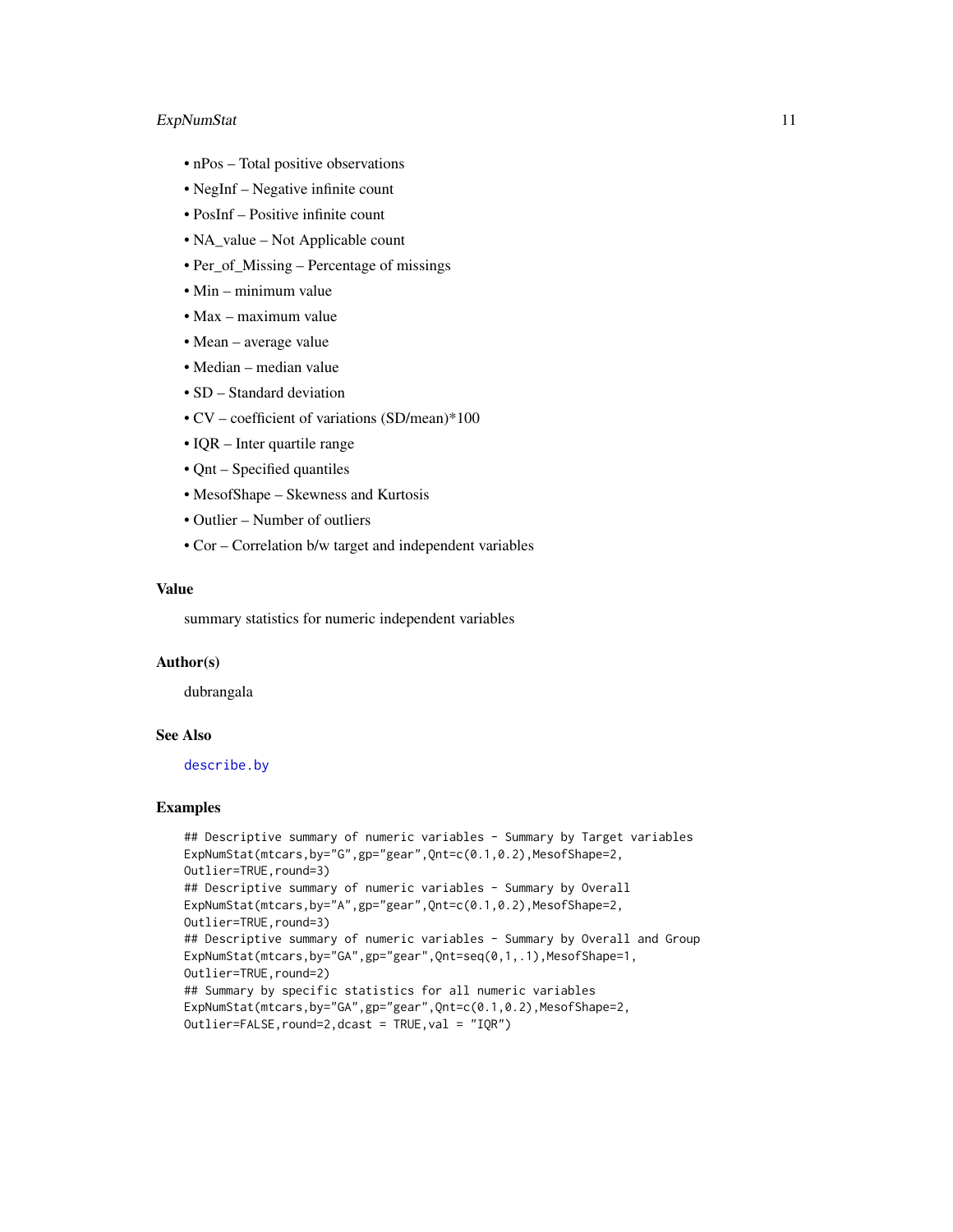<span id="page-11-0"></span>

This function automatically scans through each variable and creates density plot, scatter plot and box plot for continuous variable.

#### Usage

ExpNumViz (data,gp=NULL,type=1,nlim=NULL,fname=NULL,col=NULL,Page=NULL,sample=NULL)

#### Arguments

| data   | dataframe or matrix                                                                                                                        |
|--------|--------------------------------------------------------------------------------------------------------------------------------------------|
| gp     | target variable                                                                                                                            |
| type   | 1 (boxplot by category and overall), 2 (boxplot by category only), 3 (boxplot for<br>overall)                                              |
| nlim   | numeric variable unique limit. Default nlim is 3, graph will exclude the numeric<br>variable which is having less than 'nlim' unique value |
| fname  | output file name                                                                                                                           |
| col    | define the fill color for box plot. Number of color should be equal to number of<br>categories in target variable                          |
| Page   | output pattern. if Page= $c(3,2)$ , It will generate 6 plots with 3 rows and 2 columns                                                     |
| sample | random selection of plots                                                                                                                  |

#### Details

This function automatically scan each variables and generate a graph based on the user inputs. Graphical representation includes scatter plot, box plot and density plots. If input "gp" is continuous then output is scatter plots

If input "gp" is categorical then output is box plot.

If input "gp" is NULL, means there is no target variable and this will generate density plot for all numeric features

# Value

returns collated graphs in PDF or JPEG format

Scatter plot for numeric data

Density plot for numeric data

Boxplot – by overall

Boxplot – by group (target variable)

Boxplot – by overall and group (target variable)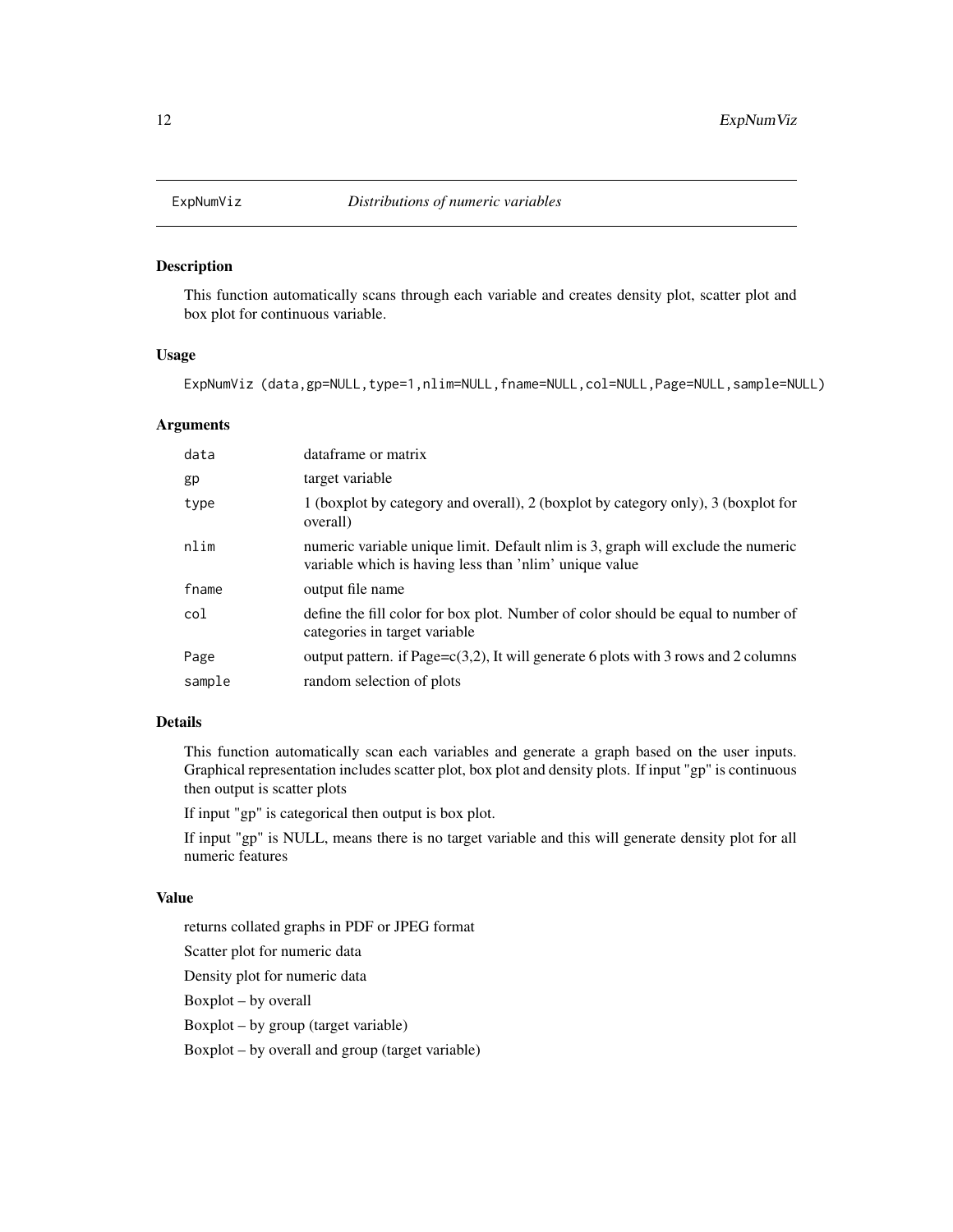# <span id="page-12-0"></span>ExpOutQQ 13

# See Also

[geom\\_boxplot](#page-0-0)

# Examples

```
## Generate Boxplot by category
ExpNumViz(mtcars,gp="gear",type=2,nlim=25,fname = file.path(tempdir(),"Mtcars2"),Page = c(2,2))
## Generate Density plot
ExpNumViz(mtcars,gp=NULL,type=3,nlim=25,fname = file.path(tempdir(),"Mtcars3"),Page = c(2,2))
## Generate Scatter plot
ExpNumViz(mtcars,gp="carb",type=3,nlim=25,fname = file.path(tempdir(),"Mtcars4"),Page = c(2,2))
```
ExpOutQQ *Quantile-Quantile Plots*

# Description

This function automatically scans through each variable and creates normal QQ plot also adds a line to a normal quantile-quantile plot.

#### Usage

ExpOutQQ(data,nlim=NULL,fname=NULL,Page=NULL,sample=NULL)

# Arguments

| data   | Input dataframe or data.table                                                          |
|--------|----------------------------------------------------------------------------------------|
| nlim   | numeric variable limit                                                                 |
| fname  | output file name. Output will be generated in PDF format                               |
| Page   | output pattern. if Page= $c(3,2)$ , It will generate 6 plots with 3 rows and 2 columns |
| sample | random number of plots                                                                 |

# Value

Normal quantile-quantile plot

#### See Also

[geom\\_qq](#page-0-0)

#### Examples

CData = ISLR::Carseats ExpOutQQ(CData,nlim=10,fname=NULL,Page=c(2,2),sample=4)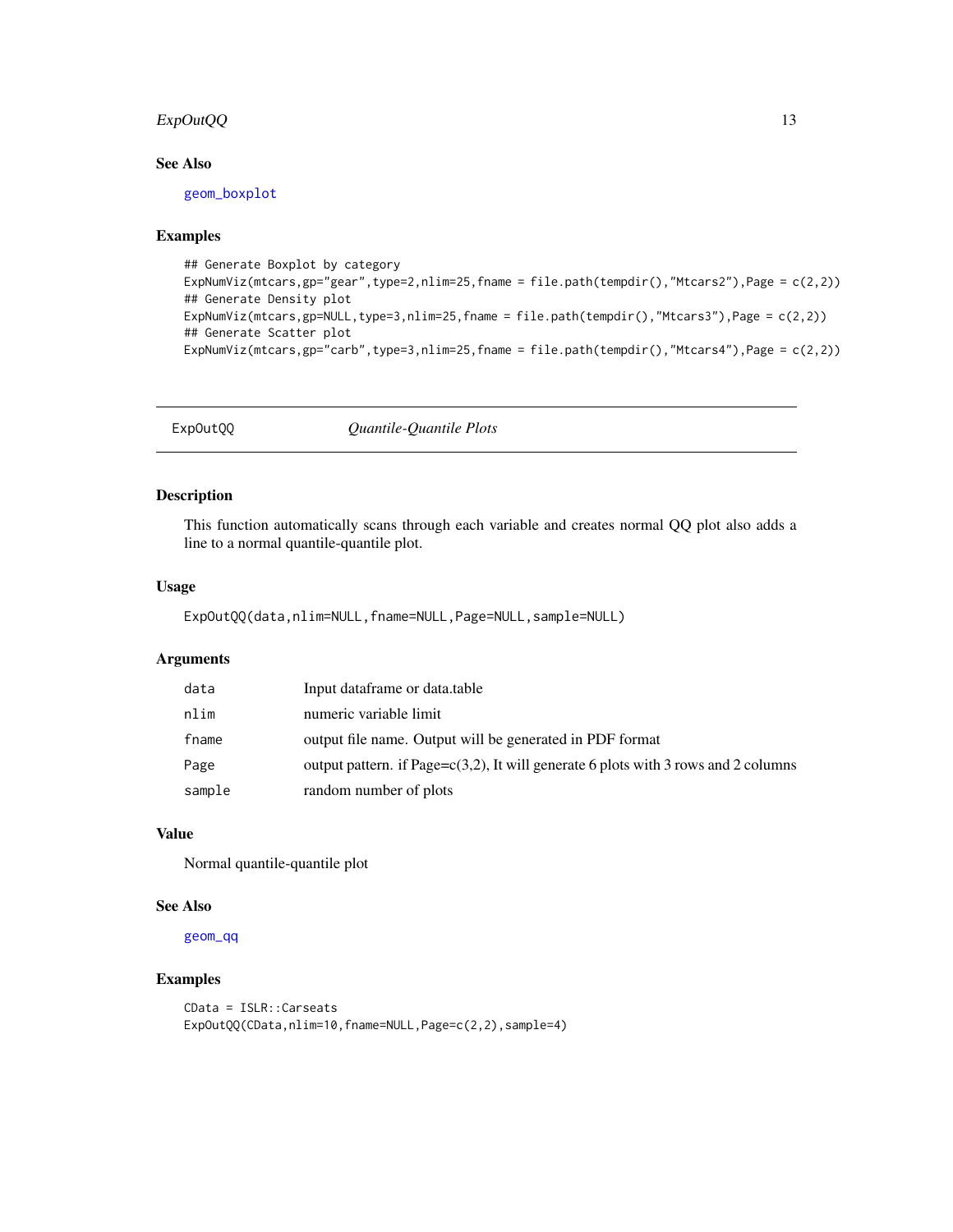<span id="page-13-0"></span>

This function creates parallel Co-ordinate plots

#### Usage

ExpParcoord (data,Group=NULL,Stsize=NULL,Nvar=NULL,Cvar=NULL,scale=NULL)

#### Arguments

| data   | Input dataframe or data.table                                                                                                                                                                            |
|--------|----------------------------------------------------------------------------------------------------------------------------------------------------------------------------------------------------------|
| Group  | stratification variables                                                                                                                                                                                 |
| Stsize | vector of startum sample sizes                                                                                                                                                                           |
| Nvar   | vector of numerice variables, default it will consider all the numeric variable<br>from data                                                                                                             |
| Cvar   | vector of categorical variables, default it will consider all the categorical variable                                                                                                                   |
| scale  | scale the variables in the parallel coordinate plot (Default normalized with mini-<br>mum of the variable is zero and maximum of the variable is one) (see ggparcoord<br>details for more scale options) |

#### Details

The Parallel Co-ordinate plots having the functionalities of visulization for sample rows if data size large. Also data can be stratified basis of Target or group variables. It will normalize all numeric variables between 0 and 1 also having other standardization options. It will automatically make dummy (1,0) variables for categorical variables

# Value

Parallel Co-ordinate plots

#### See Also

[ggparcoord](#page-0-0)

```
CData = ISLR::Carseats
# Defualt ExpParcoord funciton
ExpParcoord(CData,Group=NULL,Stsize=NULL,
Nvar=c("Price","Income","Advertising","Population","Age","Education"))
# With Stratified rows and selected columns only
ExpParcoord(CData,Group="ShelveLoc",Stsize=c(10,15,20),
Nvar=c("Price","Income"),Cvar=c("Urban","US"))
```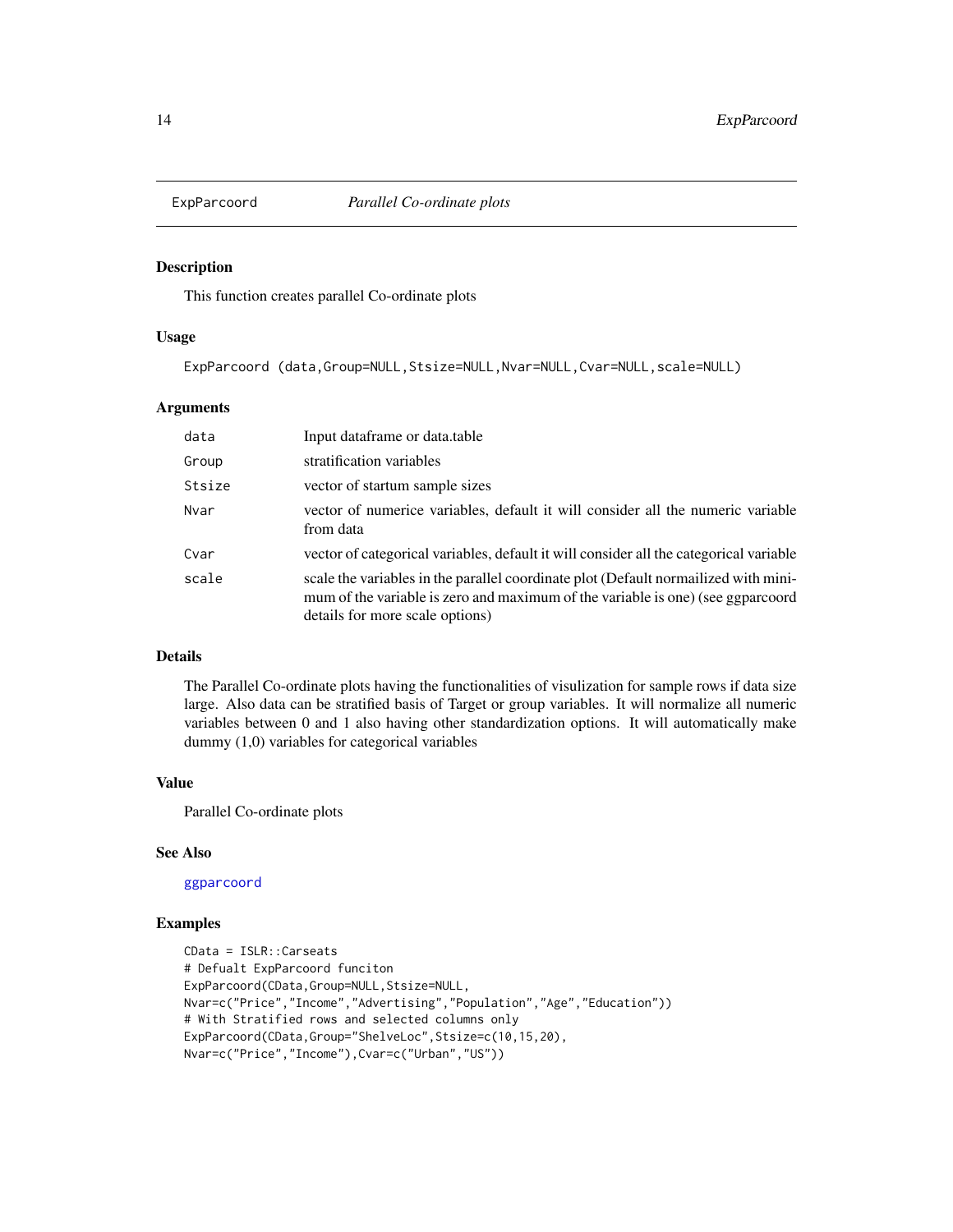#### <span id="page-14-0"></span>ExpReport 15

```
# Without stratification
ExpParcoord(CData,Group="ShelveLoc",Nvar=c("Price","Income"),
Cvar=c("Urban","US"),scale=NULL)
# Scale changed std: univariately, subtract mean and divide by standard deviation
ExpParcoord(CData,Group="US",Nvar=c("Price","Income"),
Cvar=c("ShelveLoc"),scale="std")
# Selected numeric variables
ExpParcoord(CData,Group="ShelveLoc",Stsize=c(10,15,20),
Nvar=c("Price","Income","Advertising","Population","Age","Education"))
```
ExpReport *Function to create HTML EDA report*

#### Description

Create a exploratory data analysis report in HTML format

#### Usage

```
ExpReport(data,Template=NULL,Target=NULL,label=NULL,op_file=NULL,
op_dir=getwd(),sc=NULL,sn=NULL,Rc=NULL)
```
# Arguments

| data      | a data frame                                                                                                                   |
|-----------|--------------------------------------------------------------------------------------------------------------------------------|
| Template  | R markdown template (.rmd file)                                                                                                |
| Target    | dependent variable. If there is no defined target variable then keep as it is NULL.                                            |
| label     | target variable descriptions, not a mandatory field                                                                            |
| op_file   | output file name (.html)                                                                                                       |
| op_dir    | output path                                                                                                                    |
| <b>SC</b> | sample number of plots for categorical variable. User can decide how many<br>number of plots to depict in html report.         |
| sn        | sample number of plots for numerical variable. User can decide how many<br>number of plots to depict in html report.           |
| <b>Rc</b> | reference category of target variable. If Target is categorical then Polass value is<br>mandatory and which should not be NULL |

#### Details

The "ExpReport" function will generate a HTML report for any R data frames. If the markdown template is ready, we can use that template to generate the HTML report else It will generate three different types of HTML report based on the Target field

IF Target = NULL, means there is no defined dependent varaible then it will genreate general EDA report at overall level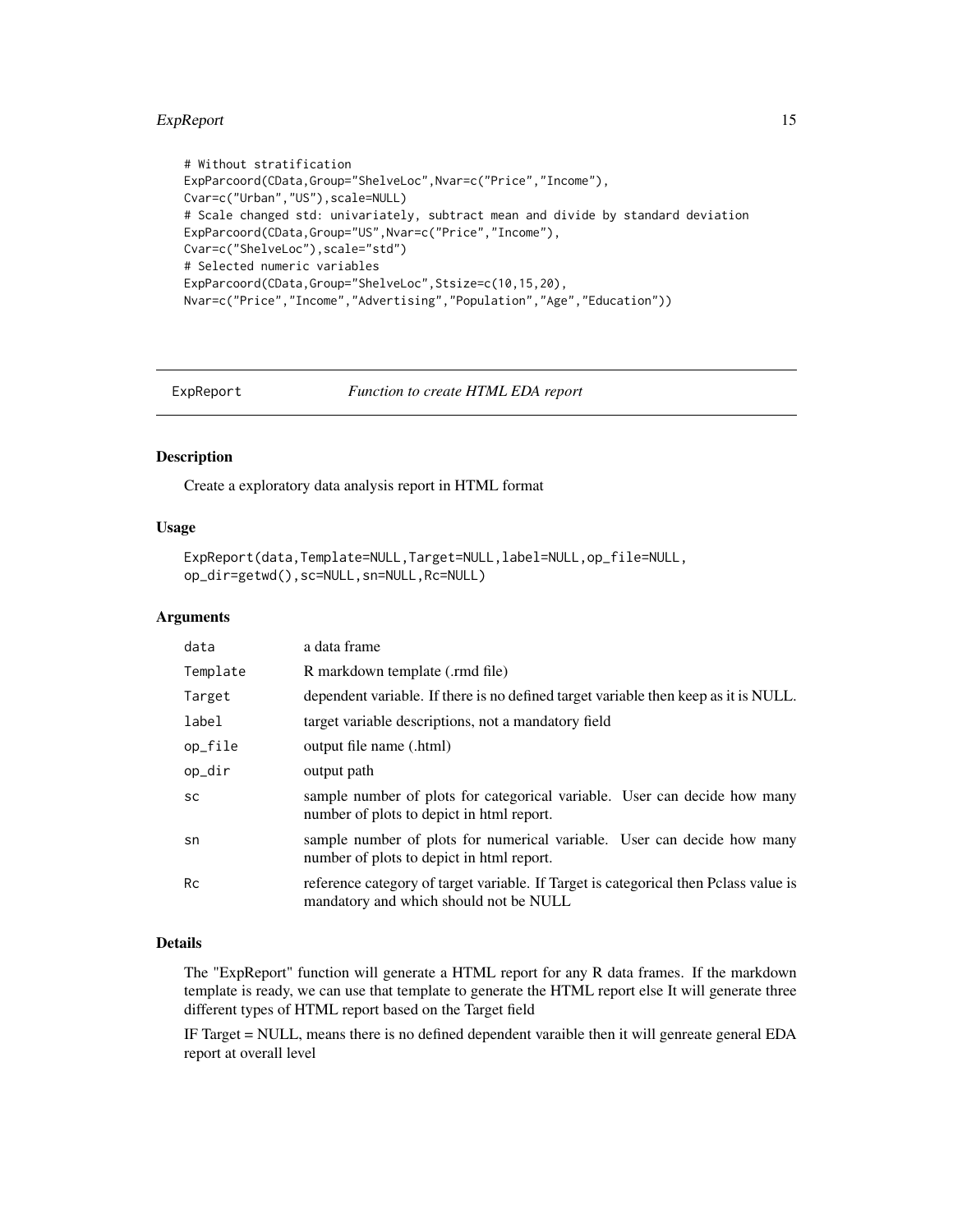IF Target = continuous, then it will genreate EDA report including univariate and multivarite summary statistics with correlation.

IF Target = categorical, then it will genreate EDA report including univariate and multivarite summary statistics with chi-square, Information values.

### See Also

[create\\_report](#page-0-0)

# Examples

```
# Overview of the data
ExpReport(mtcars,Template=NULL,Target=NULL,label=NULL,op_file="Myreport.html",
op_dir=getwd(),sc=2,sn=2,Rc=NULL)
```
ExpSkew *Measures of Shape - Skewness*

### Description

Measures of shape to give a detailed evaluation of data. Explains the amount and direction of skew. Kurotsis explains how tall and sharp the central peak is. Skewness has no units: but a number, like a z score

#### Usage

ExpSkew(x,type)

#### **Arguments**

|      | A numeric object or data.frame                                                             |
|------|--------------------------------------------------------------------------------------------|
| type | a character which specifies the method of computation. Options are "moment"<br>or "sample" |

# Value

ExpSkew returns Skewness values

#### Author(s)

dubrangala

#### Examples

ExpSkew(mtcars,type="moment") ExpSkew(mtcars,type="sample")

<span id="page-15-0"></span>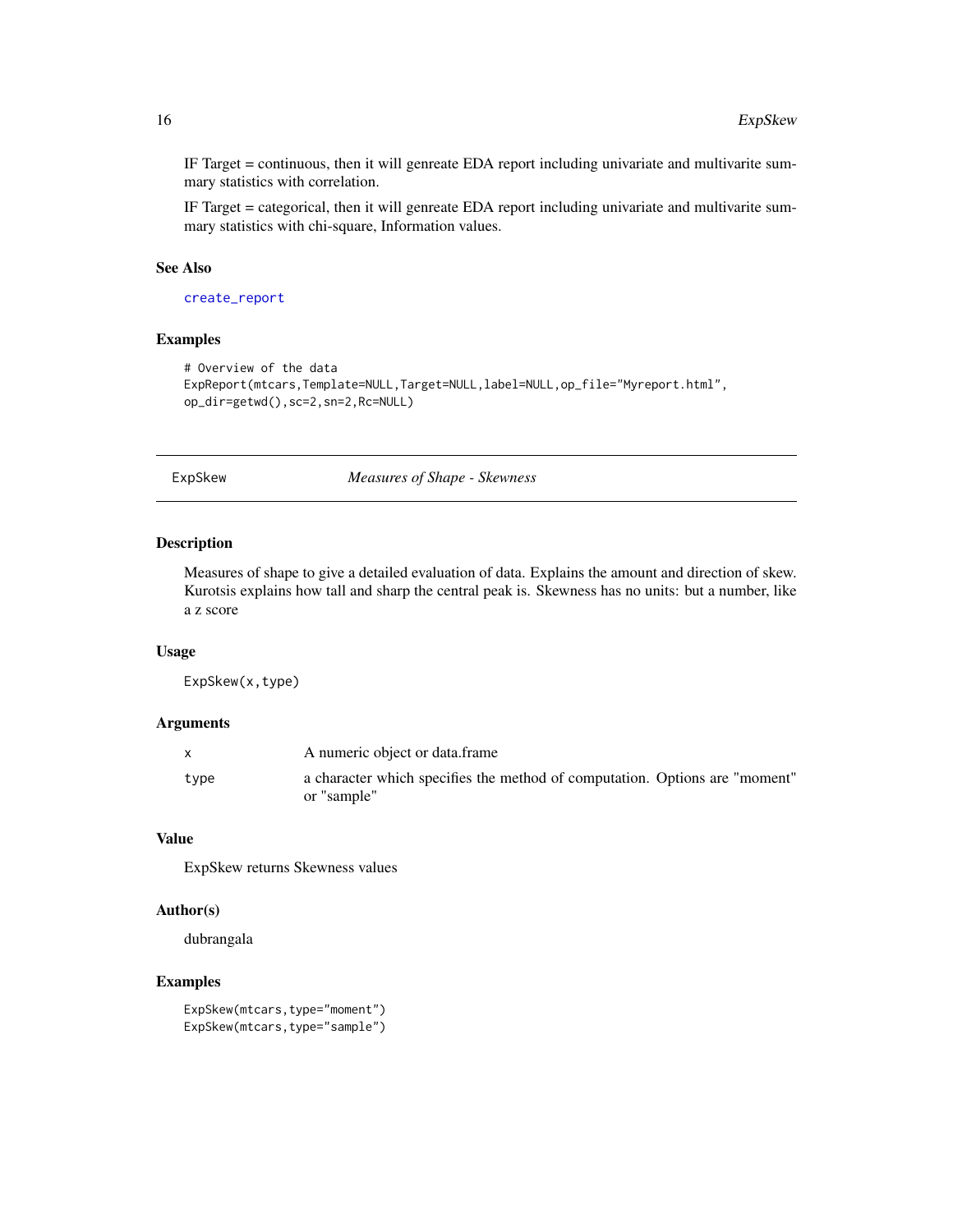<span id="page-16-0"></span>

Provides bivariate summary statistics for all the categorical predictors against target variables. Output includes chi - square value, degrees of freedom, information value, p-value

#### Usage

ExpStat(X,Y,valueOfGood = NULL)

#### Arguments

|             | Independent categorical variable.                              |
|-------------|----------------------------------------------------------------|
|             | Binary response variable, it can take values of either 1 or 0. |
| valueOfGood | Value of Y that is used as reference category.                 |

# Details

For a given binary Y variable and X categorical variables, the summary statistics are computed. Summary statistics included Pearson's Chi-squared Test for Count Data, "chisq.test" which performs chi-squared contingency table tests and goodness-of-fit tests. If any NA value present in X or Y variable, which will be considered as NA as in category while computing the contingency table.

Also added unique levels for each X categorical variables and degrees of freedom

### Value

The function provides summary statistics like Unique levels Chi square statistics P value Degrees of freedom Information value Predictive class

# See Also

[chisq.test](#page-0-0)

```
X = mtcars$carb
Y = mtcars$am
ExpStat(X,Y,valueOfGood = 1)
```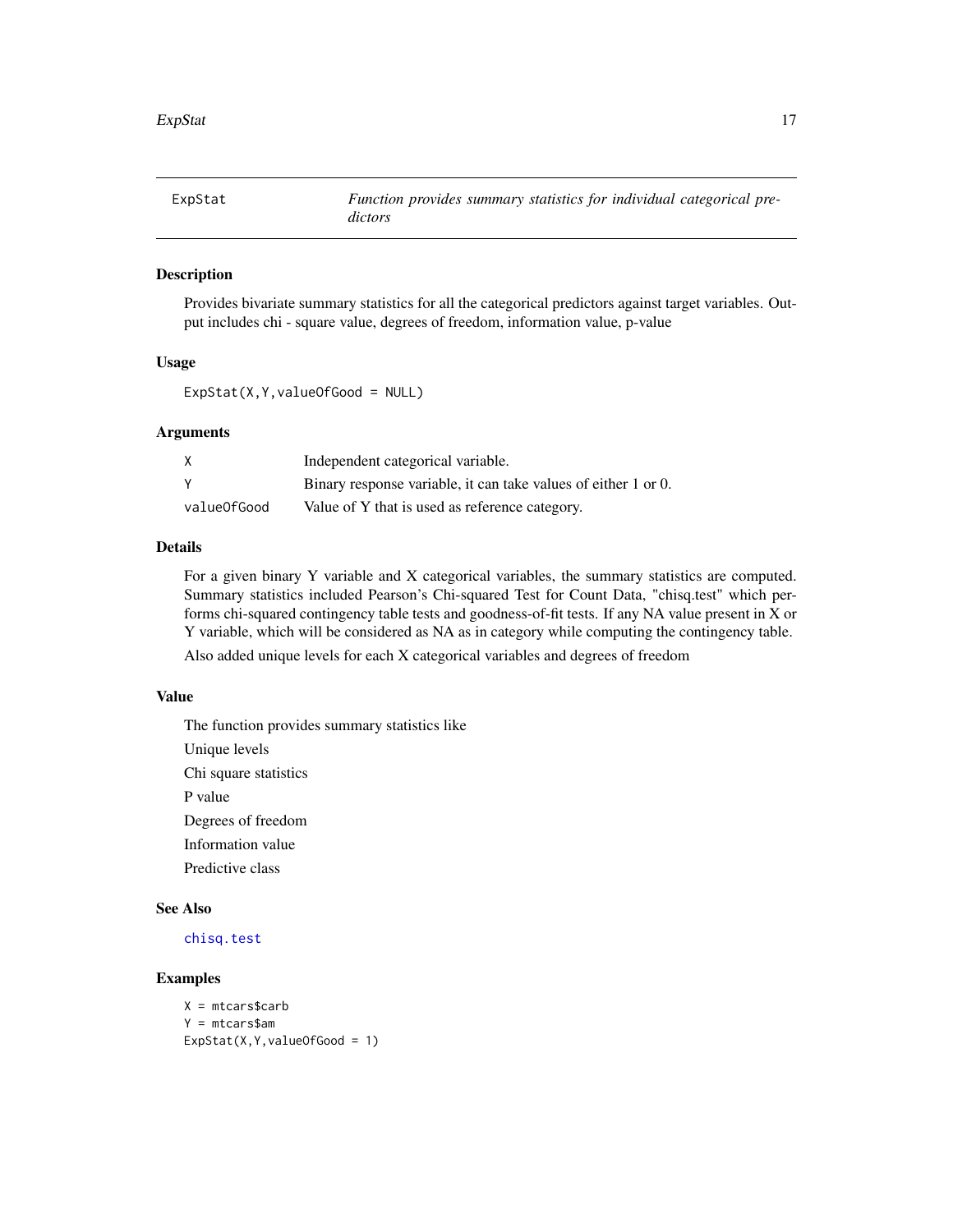<span id="page-17-0"></span>

Weight of evidence for categorical(X-independent) variable against Target variable (Y)

# Usage

ExpWoeTable(X, Y, valueOfGood = NULL,print=FALSE)

# Arguments

| X           | Independent categorical variable.                              |
|-------------|----------------------------------------------------------------|
| Y           | Binary response variable, it can take values of either 1 or 0. |
| valueOfGood | Value of Y that is used as reference category.                 |
| print       | print results                                                  |

### Details

The weight of evidence tells the predictive power of an independent variable in relation to the dependent variable

# Value

Weight of evidance summary table

# See Also

[WOETable](#page-0-0)

```
X = mtcars$gear
Y = mtcars$am
WOE = ExpWoeTable(X, Y, valueOfGood = 1)
```